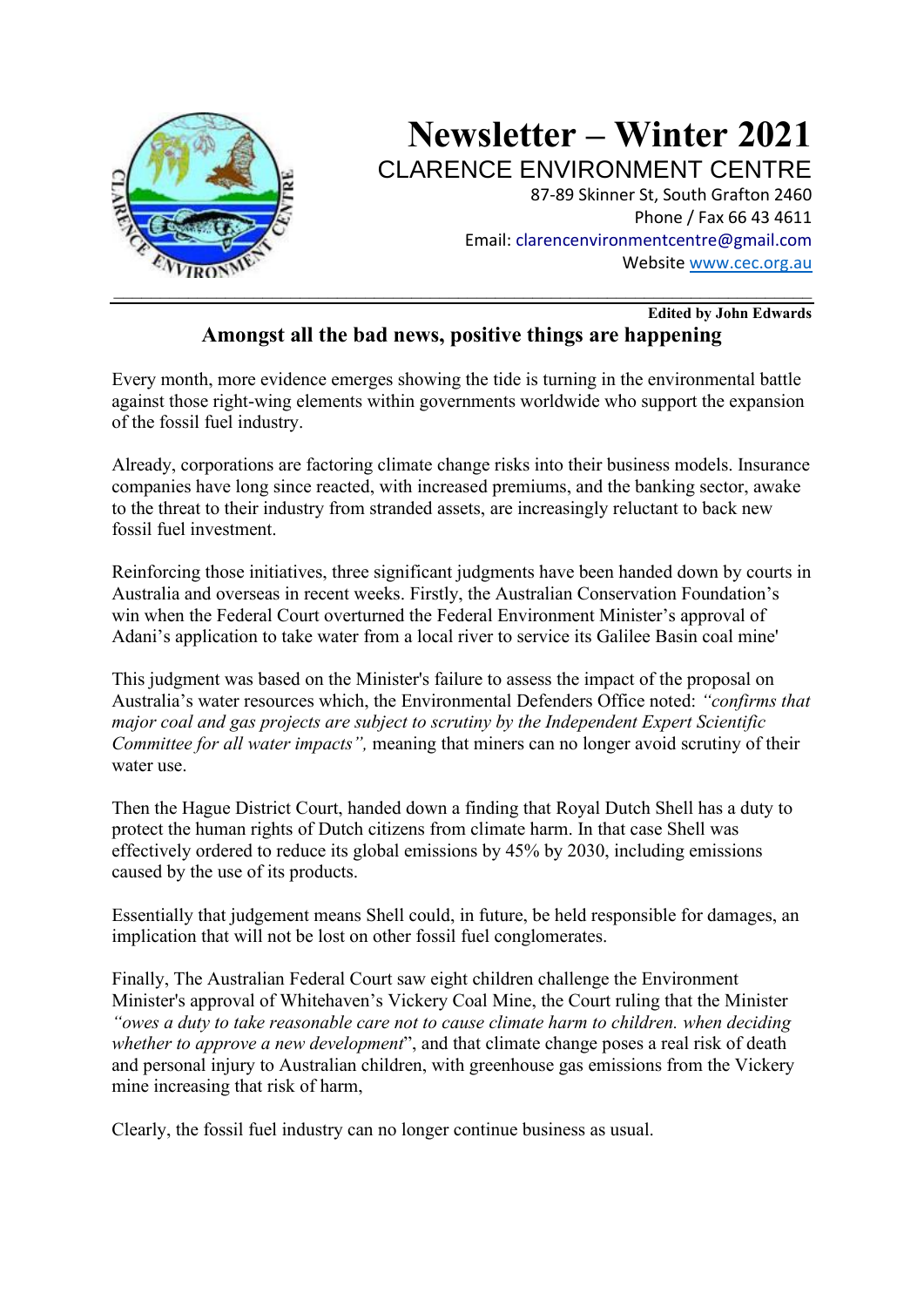

In October last year Anna Patterson's 10ha Nymboida property became registered as Clarence Valley's LfW #133, and that has certainly proven fortuitous for us.

When the megalithic 2019/20 Federation Trail bushfire wrought its devastation through the forested hinterland, Anna's was one of the many Nymboida properties in its path, destined to be left a smouldering ruin in its wake. But despite having lost everything, including her house, Anna's passion for raising native seedlings helped her to start repairing her own small corner of the vast charred wasteland. By the time we met, numerous young trees were already in the ground starting to heal the damage.

Anna's plans and seemingly tireless enthusiasm for this work inspired me to suggest she might look at starting up a native plant nursery, to help repair not only her own property but some of the many other Land for Wildlife properties that were destroyed in the fires. If I'd expected her to be appalled by that quite ambitious notion, I was wrong. She not only took it on board



but became excited by it, and together we worked on an application for funding through the Community Environment Network for a \$6000 grant, spread over a 3-year period to help set up the nursery.

The application was successful and Anna's *Corymbia Wild Plants* is now well on its way to fruition. The first expenditure from this year's grant went on pots, plant stands, potting medium and materials to immediately start the planting, and this effort is already producing its first flush of local provenance seedlings sourced from Anna's property and the local area. These first baby steps are evident in the photograph above, set up initially in the Patterson's South Grafton yard.

The remaining part of the grant contributed to fencing materials to protect the Nymboida site from wildlife; galvanised mesh; some roofing, and structural pine to enclose the nursery, while Anna has contributed colorbond roofing, poles from her site, a water tank that survived the fire, and drainage work around the rear of the nursery, plus all the many small incidentals to put it all together.

Anna also did most of the ground work, carting and fuel expenditure to fulfil the "in kind" part of the grant agreement, and also provided a beautifully charted blueprint of the floor plan and elevations.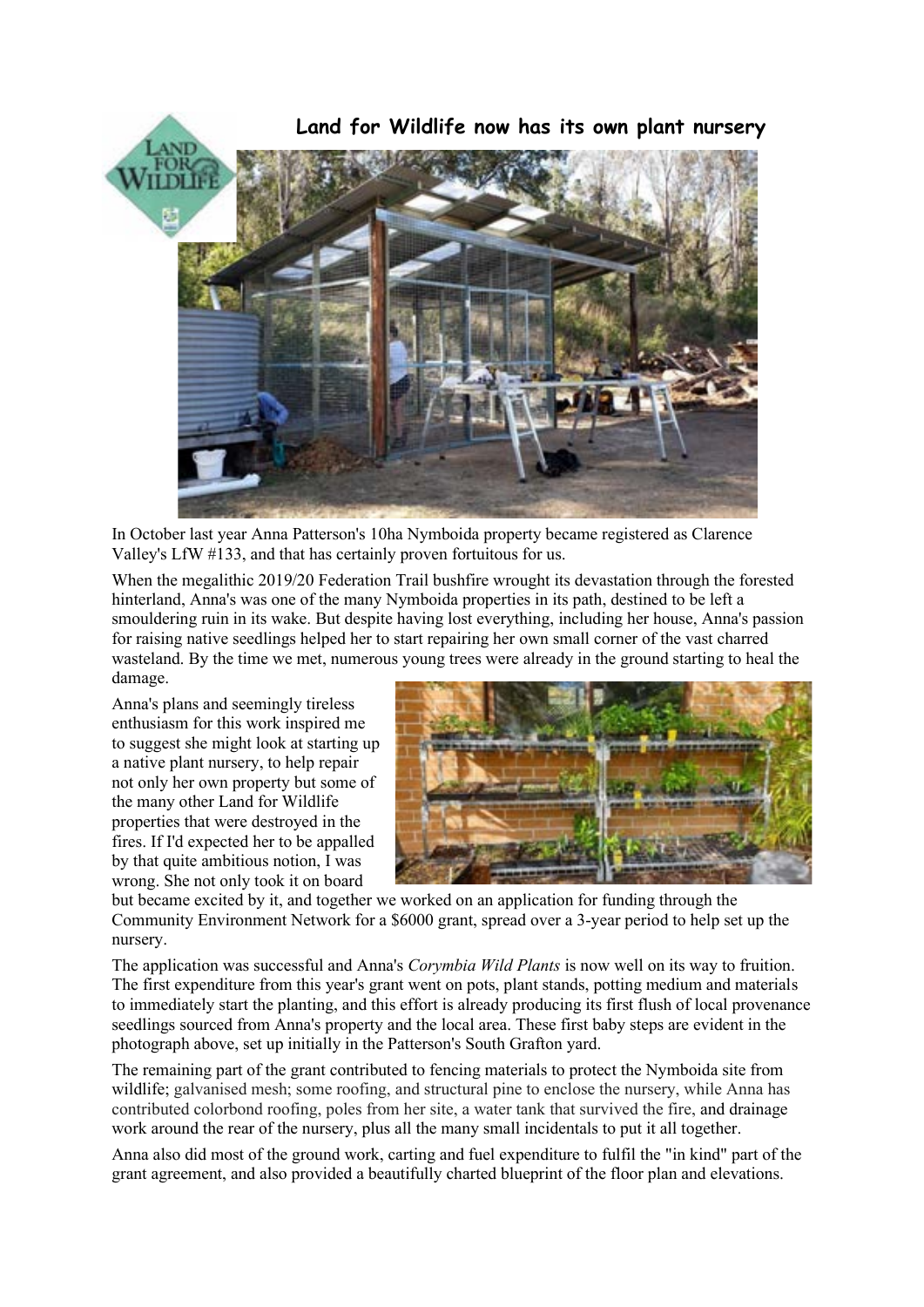So far. it's a lovely job, and already proving its worth by additional young rainforest as well as dry Eucalyptus community plants now in the ground replenishing Anna's own land. Thank you, Anna, for undertaking this labour of love and commitment, and to the NSW Biodiversity Conservation Trust and Community Environment Network for their approval and provision of the welcome funds to set this important work on its way.

We'll keep you posted on progress

Pat (Regional coordinator)

# **\* \* \***

## **Now, something to make you really angry**

Published by "Crikey" under the heading. *"Carbon capture and storage (CCS) a dud but fossil fuel industry's cash capture working well"*, this is an article guaranteed to make your blood boil, and reads as follows:



*"The government wants to expand its Emissions Reduction Fund to pay fossil fuel companies to increase emissions. Who came up with that idea? Take a guess.*

*CCS is a discredited technology that even coal mining executives dismiss as "neither practical nor economic". It ranks behind nuclear power as a climate solution, given nuclear power is at least a proven technology; CCS suffers from the same delays, budget blowouts and project cancellations as nuclear power, but is yet to be proven to actually work effectively. A* 

*large-scale CCS project at the Gorgon LNG facility off the WA coast was supposed to commence in 2016, but only began limited operation last year.*

*CCS also requires power companies to actually produce more emissions: CCS when used in association with power generation is a highly energy intensive technology that requires significantly greater power output to capture the relatively small amounts of carbon it is able to, thus requiring the host coal or gas-fired power plant to burn more.*

*But the real benefit of CCS is that it provides an excuse for climate inaction and a means for funnelling taxpayer money to fossil fuel companies; since the election Scott Morrison has repeatedly flagged more government support for, particularly, Santos and Origin, and claimed that gas is fundamental to Australia's energy production needs.*

*Expanding an "Emissions Reduction Fund" to enable fossil fuel companies to actually increase the production of emissions may seem contradictory or, at least, deeply ironic, but it is entirely in keeping with the purpose of the fund, which was always to serve as a fig leaf for Tony Abbott's view that climate change was "bullshit", and to funnel taxpayer money to Coalition allies and donors.*

*This isn't really a story about climate or energy, but about political influence being used to secure taxpayer funding in a twisted version of industry policy. The Coalition's fossil fuel donors will benefit from taxpayer handouts on the recommendation of former fossil fuel executives appointed by the Coalition. That's how power is used in this corrupt government".*

The thing that I find doubly frustrating is the fact that the implementation of clean coal technology at a power station, even if it works, would require that station to generate double the amount of power just to run the CCS technology. That fact was highlighted in the Owen Report as far back in 2007.

\* \* \*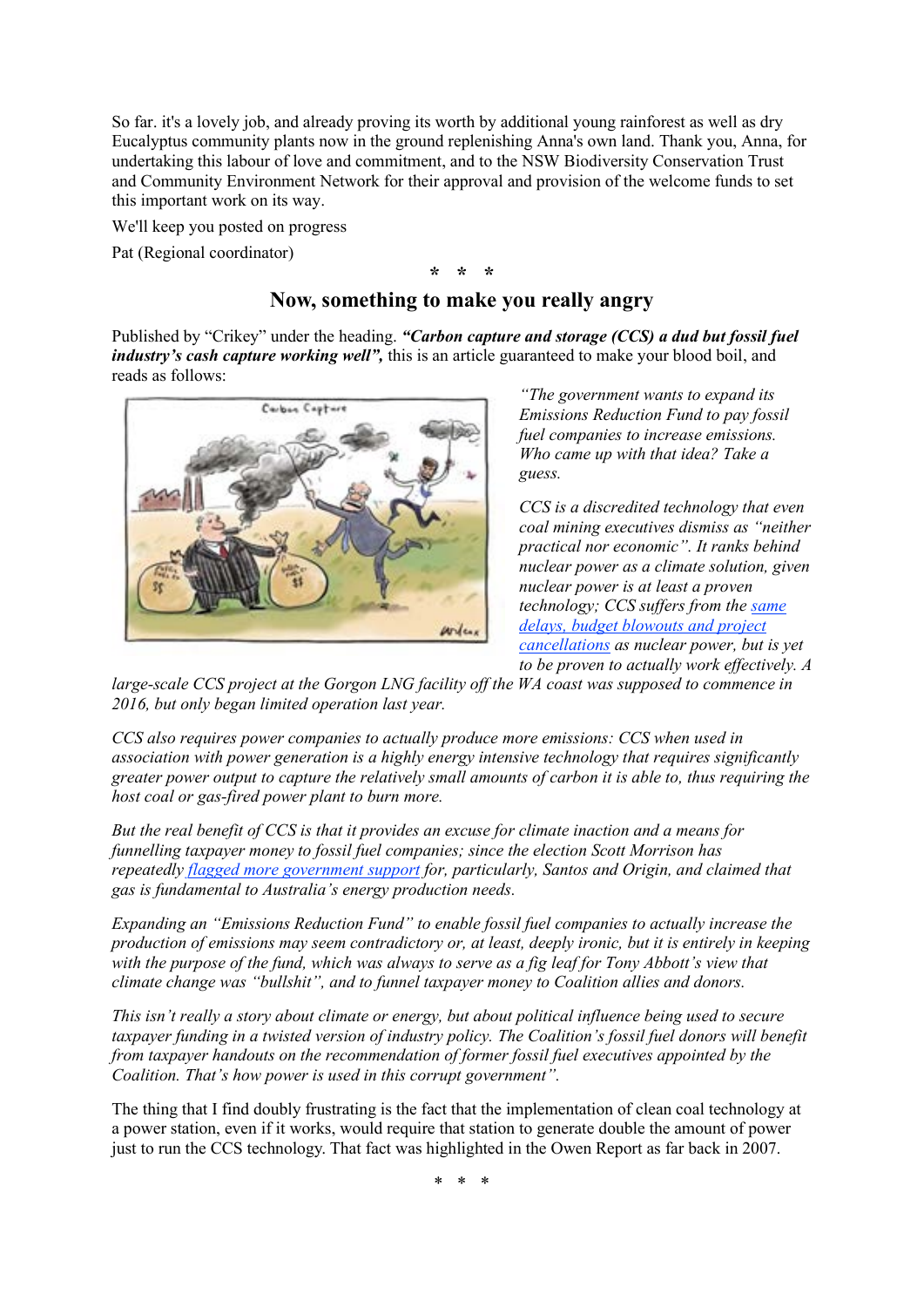## **New challenges for our bush regen team**

2020-21 was a challenging year in more ways than one. Not because the workload was greater or more difficult, but the challenging circumstances we have been forced to face that seem to change at the drop of a hat.



"I don't understand it-no matter how much I drink coffee, play on my phone, refresh my e-mail, look up things online, go to the kitchen for snacks, message my friends, scroll through Twitter, and play with the cats, I still can't get any work done."

There have been two basic influences, firstly the Covid 19 pandemic, and secondly, the weather. Dealing with the bureaucracy has never been easy, and as always, a slow tedious process, but Covid 19 has raised those processes to stratospheric levels.

With individuals forced to work from home, and communications carried out via skype and zoom, or some other incomprehensible process that is way beyond my aging brain to comprehend. We have struggled to engage with 'mute buttons' on screens where pixilated images of speakers never seem to be

synchronised with their voices which periodically cut out altogether.

But enough of the failing technology; probably my fault anyway, but it is clear that this form of interaction is having a profound effect on the efficient running of government departments.

For example, the CEC has multiple contracts and projects, 4 of which are on-going or multi-year, so there really is no reason why each year's funding, which has already been predetermined, can't be granted soon after the start of the financial year,  $1<sup>st</sup>$  July. After all, in this age of electronic banking, that could have been pre-set in the same way pensions are paid each fortnight. But no, of those 4 projects, the first funding only arrived at the end of November last year, meaning we were already 5 months late in starting. The other payments dribbled in over the



*We need to introduce more of these!!!!!!!*

coming months, with the last one not arriving until April, giving us just 10 weeks to deliver what was supposed to be a 12-month project.

Naturally, protests were lodged, and subsequently some allowances were made, but that process all takes time, something that is also in short supply under these trying circumstances.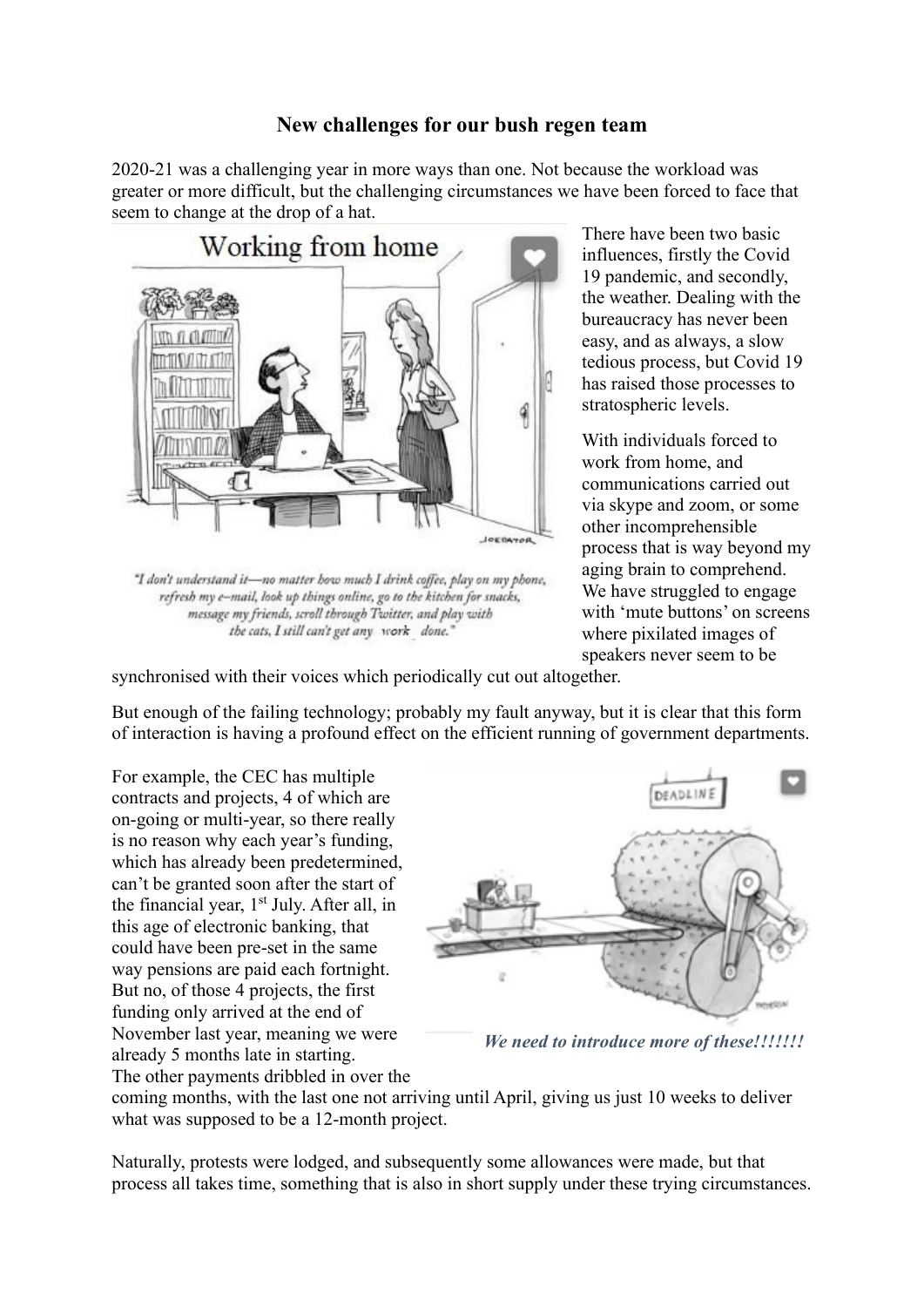We were fortunate in obtaining a few private contracts to keep our weed team employed during those first 5 months, but then we were forced to double our workforce to meet those deadlines. This meant additional costs to equip the extra team, and insurance cover, all expenditure that means less money to spend on bush regeneration work. All very frustrating!

Then there was the weather, and this may seem just a distant memory now, but up until the end of November last year, we were experiencing quite a serious drought. Those dry conditions coming out of winter and spring, meant the weeds we were dealing with, mostly Lantana, were under stress, so spraying with herbicide is ineffective. As a result, the team was forced to employ the much slower process of "cut and paint". However, when the rains did come, it was a flood, resulting in many of our work sites being inaccessible (we don't like to chew up people's tracks or get vehicles bogged), and some sites, two of which are swamps, became unworkable for a significant period.

Of course, the late payment of funding not only shortened the time available to complete the work, but it removed a lot of the flexibility that a full 12 months would have given us. In that respect, we are fortunate, with as many as 20 work sites to choose from, some of which had all-weather accesses. Nevertheless, flexibility is important. The swamps I mentioned earlier cannot be efficiently worked when water levels are high, and the funding for that project, just happened to be that which arrived in April when most of the east coast was experiencing record flooding. It would have been great if we had been able to work those sites in the drought conditions back in September and October, instead of wading about all day in gum boots later in the year.

I think everyone will agree, this year's weather has been great for the Clarence Valley. Spared the worst of the flooding, the summer rains kept temperatures down and the bush was finally able to start recovering from the extremities of drought and fire experienced in 2019.

It has also been a fantastically good growing season for weeds, particularly in areas where canopy trees have been killed by the bushfires. Normally, our teams don't deal with annual

and perennial weeds, most of those are best controlled by allowing trees and shrubs to grow, to develop a canopy to shade them out. These short-lived weeds mainly come in after disturbance which has allowed more sunlight to penetrate to ground level.

One exception to this has been Tropical Soda Apple (TSA) at "Rockview", Clarence Valley Council's property that was acquired for the Shannon Creek dam, and where two of our main projects are being carried out.



*Rob, pulling fruits off the noxious Tropical Soda Apple, which are bagged and burned.*

The TSA was introduced by agisted cattle several years ago, and are now being spread by those cattle which eat the fruit. The wet conditions have prevented Council's weed teams from properly dealing with the weed this year, and this has seen a worrying increase of the weed which has spread across several thousand hectares of sometimes inaccessible land, which is now going to be impossible to eradicate.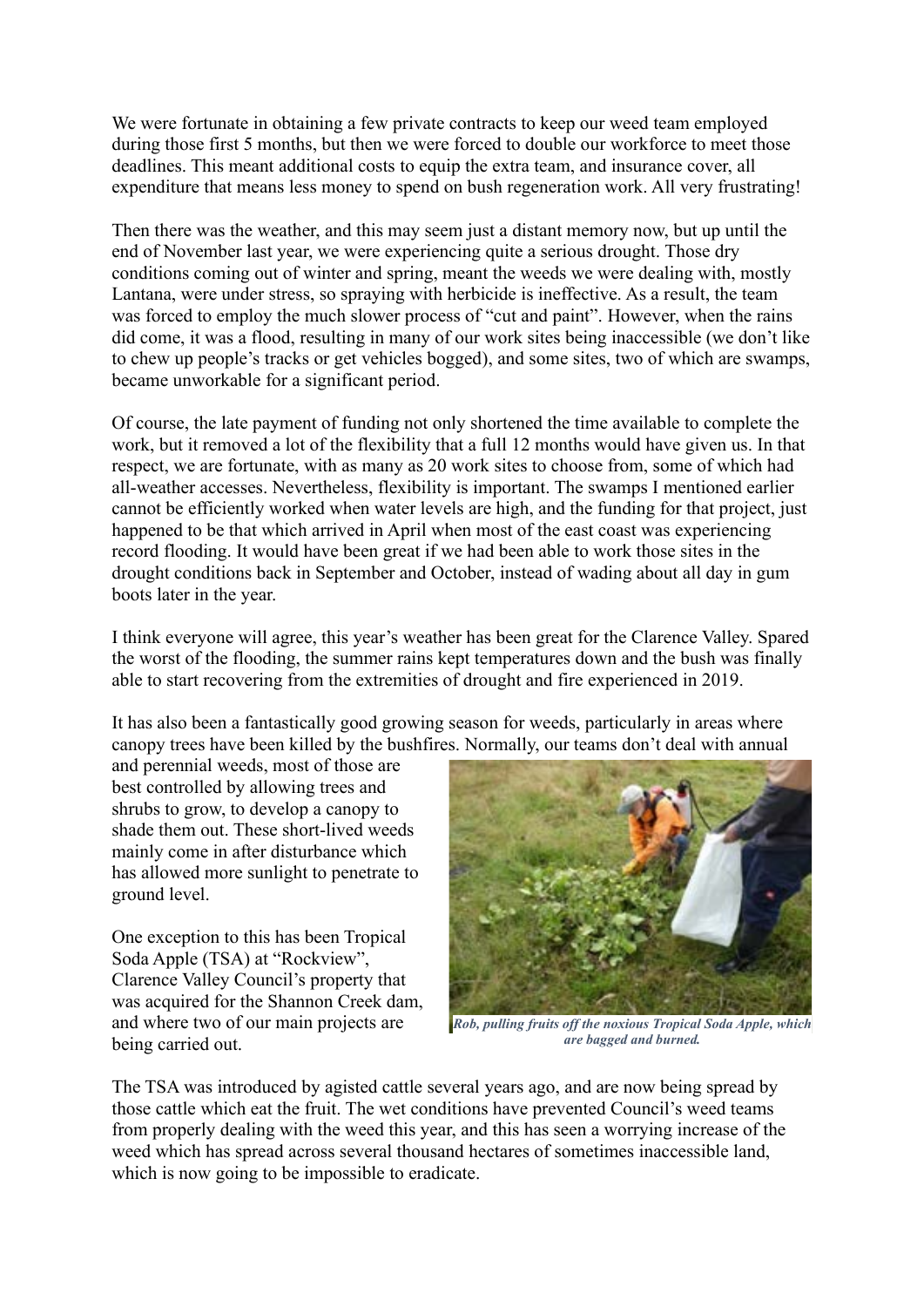

*One of the washouts filled in order to access worksites*

Our team has been actively dealing with the weed in and around their work sites in the dry rainforest gullies at Endless Creek, a process that, because the weed has been allowed to mature, requires the pulling up of the very thorny plants, the fruits to be picked off the plant and burned.

Dealing with annual weeds is not the only new experience for our team this year, with many of the racks washed out in the heavy flash flooding that occurred earlier this year, they have had to become road-builders as well (see left).

The above image is of just one of several washed-out gullies along what is essentially a public road. Shown on the map as Endless Creek Road, this road was once the access to several properties along the creek, but over the years, residents have moved away and Council has long since ceased to maintain the track.

Trying to get Council to do some necessary maintenance after the flooding has been very frustrating, particularly as it is now the only safe way to access our Endless Creek work sites on Council's land. This procrastination has led to the team having to undertake the work by hand, armed only with mattocks and shovels.

## \* \* \* **Another case of water quality considerations being ignored**

A number of reports have recently appeared in the media relating to water quality. Firstly, Coffs Harbour and Grafton newspapers reported on announcements by their respective Councils that, for the first time since December 2019, Level 1 water restrictions will no longer apply.

The reason for all the excitement was that the source of the region's water, the Nymboida River, is finally clean enough to use for filling their main storage at Shannon Creek So, despite higher-than-average rainfall, the entire region has been on water restrictions for 18 months because of muddy water.

Two days later "The Conversation" reported that three Victorian suburbs had been warned against drinking tap water because severe weather had led to an equipment failure, allowing potentially unsafe water to enter the drinking water system.



*Figure 1While venting some concern over the quality of water entering the Shannon Creek dam, Council does not show the same degree of concern over the quality of water they relese from the dam*

However, unlike the above reports, it stated the obvious, explaining that: *"To maintain optimal water quality, we must protect the integrity of water catchments. For example, damaging logging operations along steep slopes in Melbourne's biggest water catchment threatens to pollute the city's drinking water because it increases the risk of erosion during storms."*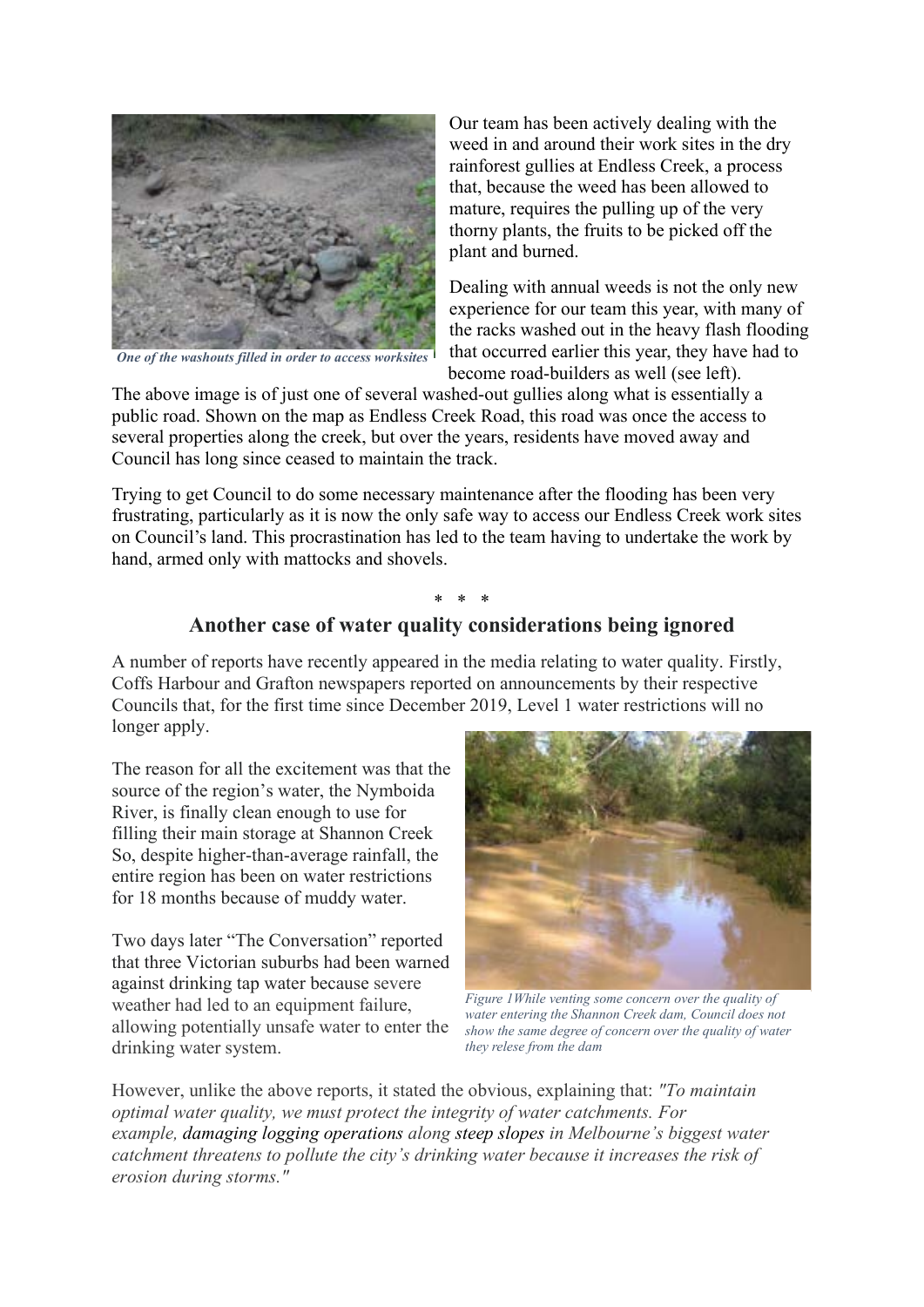This obvious need for catchment care is clearly not high on the list of priorities of those authorities who have responsibilities to provide safe drinking water to Coffs - Clarence residents, as highlighted by another media report that same week. That story was about the protest action which saw logging operations blockaded in Wild Cattle Creek State Forest west of Coffs Harbour. In that case, despite being the responsible agency for protecting waterways from pollution, and having placed a stop work order on that same logging operation 6-months earlier, because of illegal activity, the Environmental Protection Agency has allowed logging to recommence.

Wild Cattle Creek lies in mountainous country, and is the main tributary of the Little Nymboida River which provides most of the region's drinking water. Everyone knows that soil disturbance in mountainous country leads to erosion and dirtier water, and should be avoided, but once again councils remain silent, and residents suffer the consequences.

## \* \* \* **A much-needed review of the Plantations and Reafforestation Act but will it result in and improvements**

The NSW Government is currently undertaking a review of the Plantations and Reafforestation Act (P&R Act) that has been in place since 2001. Set up supposedly *"to streamline the plantation development approval processes without compromising environmental standards"*, the Act has been an environmental disaster from the start.

Around the time that the Act came into force, the Federal Government introduced a scheme which allowed a 100% tax deduction for tree planting, ostensibly to store carbon to combat climate change. The lure of easy money saw an explosion of tree-planting across the country, mostly undertaken by managed investment schemes using investors' money which, being tax deductable, means the schemes were subsidised by all tax-payers.

By growing trees for woodchip or biofuel, rather than timber, allowed the schemes to promise a rapid financial return as an added inducement to invest.



*This image from 2002 shows the preparation of the land for a plantation on Pringles Way. The subsequent plantation was bulldozed a decade later for Macadamia nut trees.*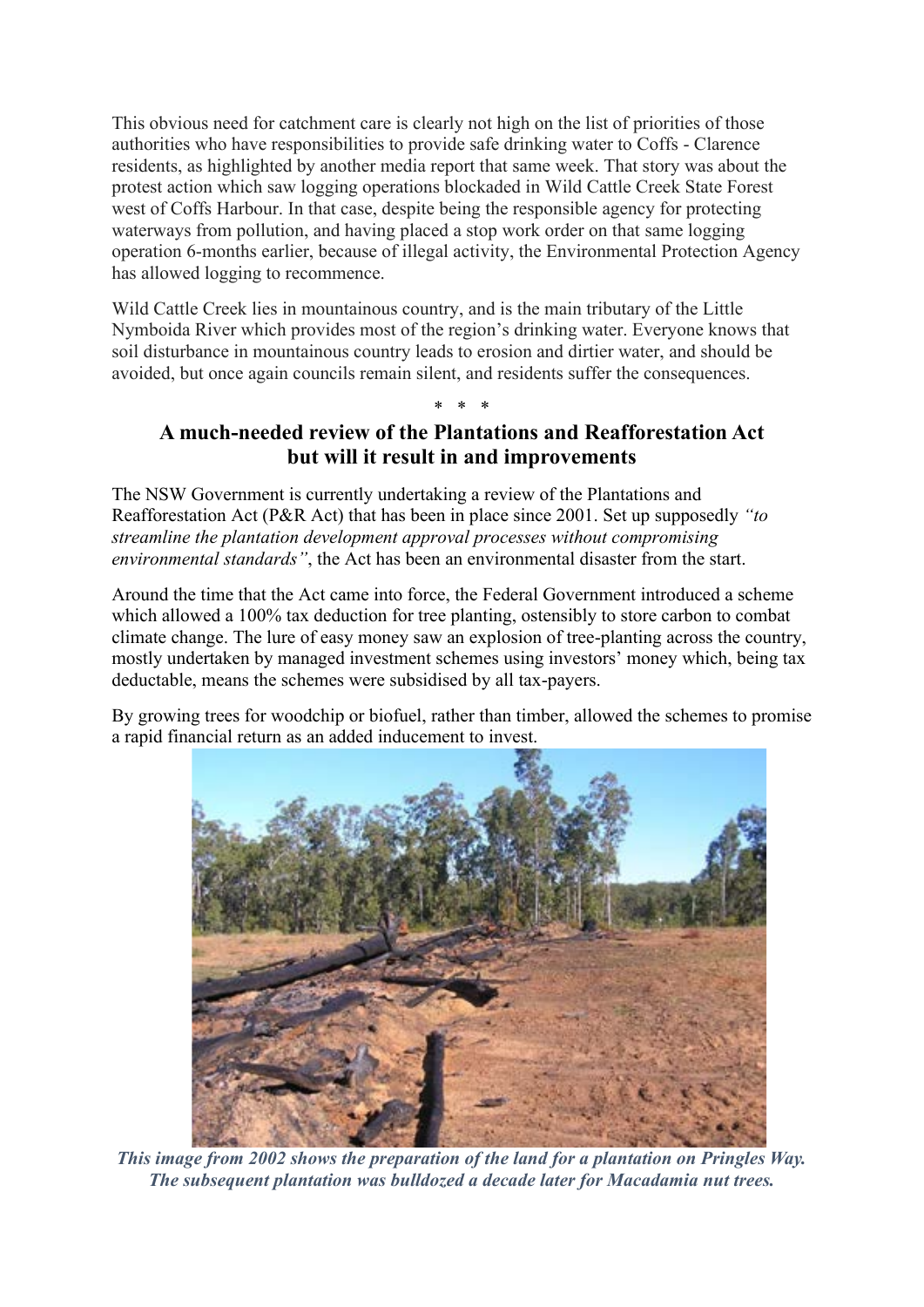Under the Act, "regrowth" native forests, specifically forests that had grown since 1990, could be bulldozed to establish a plantation. That meant, when the act was introduced in 2001, eleven-year-old trees could be bulldozed to plant others that would be cut down in fifteen years. However, that 1990 baseline still exists, and today 30-year-old forest can be bulldozed for plantation development.

That's only the start of the allowable destruction. Despite the Act stating that plantations must be established on "predominantly" cleared land, any mature forest less than 1 hectare in size, along with irregular projections of adjoining forest, can also be obliterated presumably to create a neat appearance. Solitary old-growth paddock trees with hollows that take hundreds of years to develop and provide habitat for wildlife, can likewise be bulldozed if they're in the way or dangerous.

And all this destruction can occur with no requirement to check the site for threatened species.2008 global financial crisis saw most investment schemes collapse, and thousands of hectares of worthless plantations subsequently bulldozed and burned on site, or sent to generate electricity at local sugar mills. A sad end to a farcical chapter.

There is much to be considered by this review; hopefully some sanity will emerge.

### \* \* \* **Mining in the Clarence Valley would be high risk**

If anyone still has lingering doubts about whether mining should be allowed in the Clarence Valley, I suggest they consider the news emerging from western Tasmania.

That story involves a copper, zinc and lead mine that has been operating for 80 years, producing toxic waste in the process which is currently stored in two very large tailings dams on the edge of the world renowned Tarkine forest.

Those existing dams will reach capacity within three years, and the owner, MMG, wants to construct a



third dam inside the Tarkine, with a massive 285-hectare footprint.

Naturally, this has drawn condemnation from concerned citizens and protests have already erupted leading to more than 40 arrests to date.MMG argues that without the third dam, the mine would be forced to close, which appears to be a clear admission that cleaning up these toxic waste storage dams isn't possible. After all, to a layman at least, the obvious solution would be to clean out one of the existing dams, dispose of the waste safely, so it could be refilled, thus avoiding the environmentally destructive consequences of building the third dam.

Mining companies are supposedly obligated to eventually rehabilitate the site when a mine is closed down. How will this occur in the Tasmanian case? If history is any indication, it probably won't!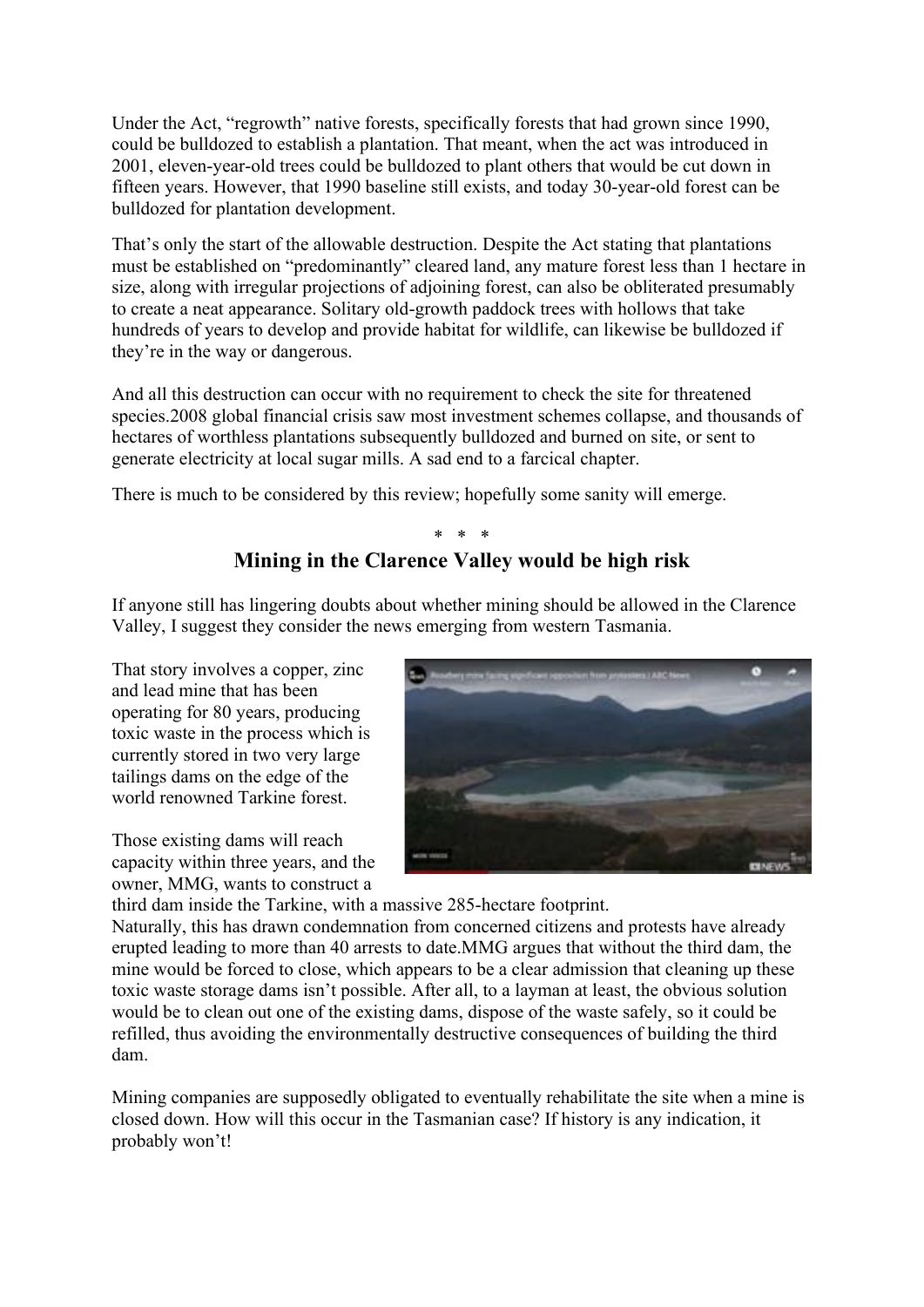The well-respected Australia Institute, in its report "The dark side of the Boom" (2017) reported that **over 60,000 mines had been abandoned across Australia, and found evidence of barely more than 20 that had been closed and relinquished**. In fact, their researchers could only find evidence of a handful of mines that had been successfully rehabilitated*.* 

The report points out that *"rehabilitating a single mine can cost millions or even billions of* 



*dollars"*, which probably explains why, in more recent times, so many mines are "mothballed", rather than closed permanently, thus avoiding the required rehabilitation.

If copper mining gets the go ahead in the Clarence, a similar toxic

timebomb could be the legacy facing the valley's residents in the future.

### \* \* \* **The RMS's wilful destruction continues**

The recent discovery of a hitherto unknown species of tree in the Coffs Harbour hinterland has generated a degree of interest in certain quarters, mainly because they are about to be dug up to make way for the city's Pacific Highway bypass.

Appeals for the highway route to be diverted in order to avoid the destruction of the rare forest remnant have been rejected by the RMS, which in turn has led to the trees being nominated for listing as critically endangered in an attempt to save them.

However, if we look back to similar calls to protect rare or endangered species in the path of the 'upgrade', and the intractability of the Roads and Maritime Services when facing such barriers, it would appear highly unlikely that any adjustment of the route will be considered. As a result, with calls for DNA testing likewise being rejected, these trees will likely disappear almost before they are officially discovered.

Looking back, readers will recall similar cases on the North Coast. For example, where the highway was built right through the middle of the endangered Coastal Emus' habitat, a decision which if not directly causing the inevitable extinction of the population, has certainly provided a pretty solid nail for the coffin.

Then there was the discovery of three breeding populations of the endangered Coastal Petaltail Dragonfly within the proposed highway corridor north of Tucabia. The RMS had previously declared that the species was most likely locally extinct in the Valley, and continued to procrastinate over the issue while their bulldozers were set to work destroying all three sites.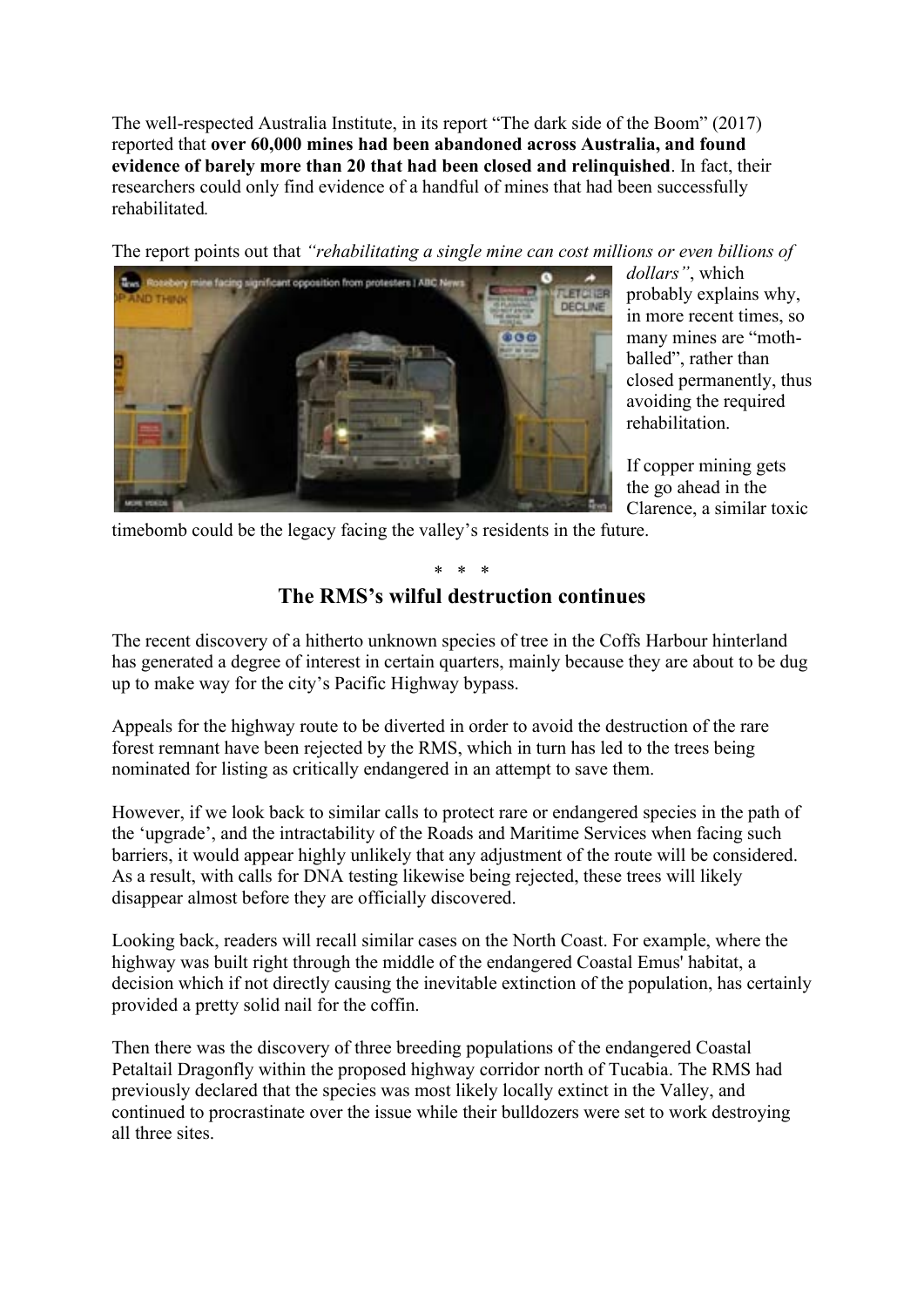Then of course, there was the infamous rejection of evidence that the proposed route north of Wardell would have a serious impact on Koalas, a species now predicted to become extinct in NSW within 30 years.

There are, no doubt, more cases we could quote but the RMS's attitude, which Jodi Mitchell so aptly summed up with her classic song, "Big Yellow Taxi", has remained stubbornly unyielding throughout. This latest proposal to 'relocate' the inconvenient trees from the Coffs Harbour bypass is a classic case of "take all the trees and put them in a tree museum", and they have already paved a huge chunk of paradise to allow for more emissions-intensive road transport.

So, when it comes to the inevitable local extinction of our iconic wildlife, we should erect a plaque on the highway acknowledging "RIP, courtesy of RMS".

\* \* \*

We are proud to have been able to add a good ani, PUIS NEEDED, piease<br>contribution to the koala feed tree drive across the Clarence Valley this last year by distributing over 3,000 native trees to our members. It is surprising to find on a final count how those regular small deliveries mounted up, and we are grateful to the many of you who put up your hands to take and plant the trees.



With many of these trees being freely donated, we now need to help our nurseries in turn by returning their pots, and also, if possible, by donating others not being used.

Please help continue the good cause by checking your sheds, and putting any empty plant pots in a box or bag ready for your next trip to South Grafton. To arrange delivery/pick-up text me on 0456 689 134 to make arrangements.

Warm wishes. Pat



\* \* \*

**The Draft National Recovery Plan for the Koala is now released and on exhibition for public comment. The CEC will be sending in a submission; however, all members are also urged to lodge individual suggestions and comments before the closing date, 24th September. The Draft Plan and information to help with your submission can be found on** 

**https://haveyoursay.awe.gov.au/koala-recovery-plan Pat**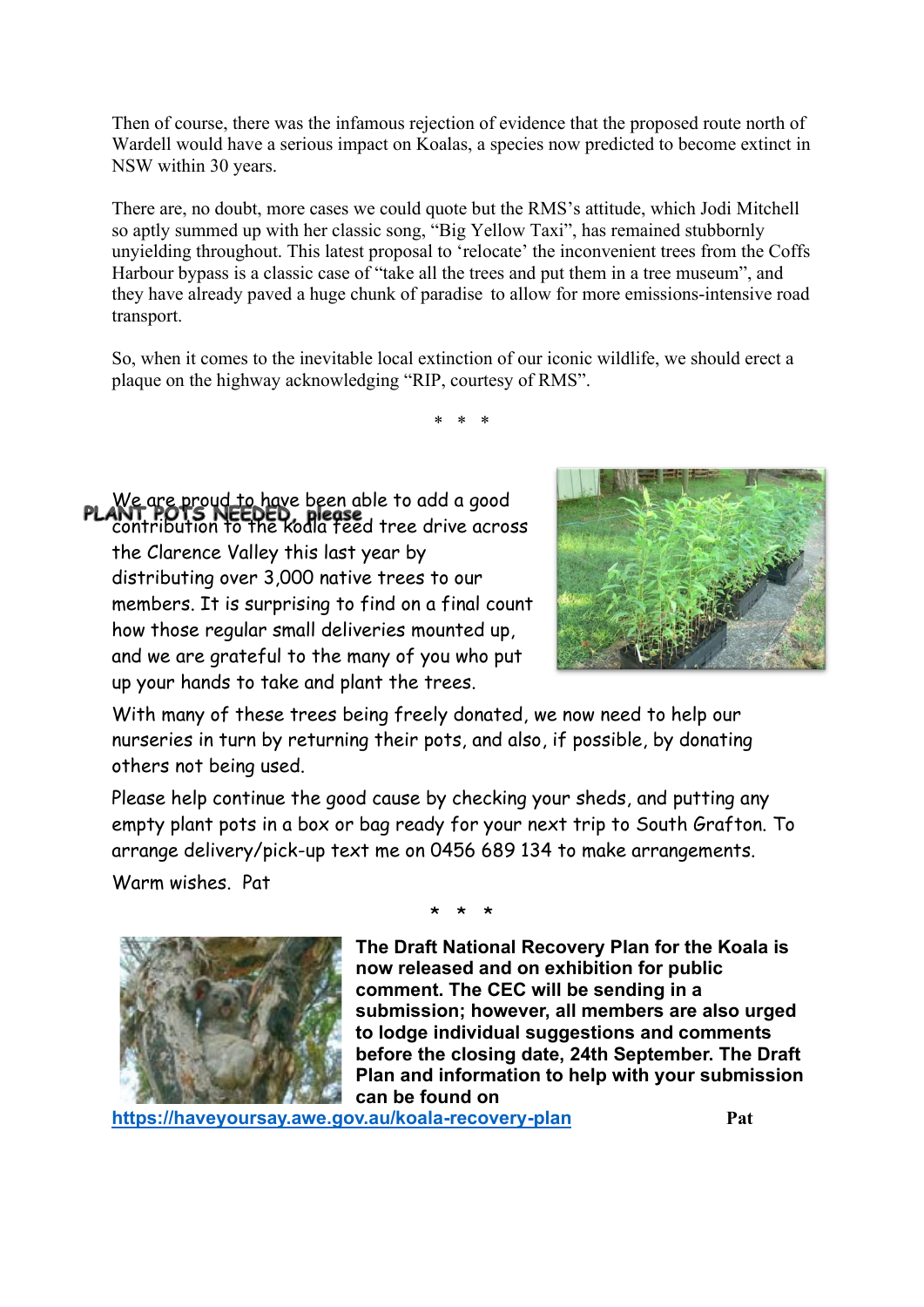

# **Feral pig baiting, a successful program at Stockyard Creek**

Land for Wildlife members on Stockvard Creek Rd have been actively working to control feral *pigs on their property while monitoring results on motion sensor cameras. It has been interesting hearing their accounts of how this work is carried out, and the results they have achieved. The bait they are using is a well-tested product,* HOG-GONE® , *based on a common* 

*food additive that is toxic to pigs and well-proven to act quickly and humanely. Another humane requirement is the way the bait is delivered, ensuring no small piglet is left behind with the potential to starve to death without its mother, which is likely to happen with hunting and shooting. So this seems an ideal way to deal with these pests for those who don't want strangers with guns and dogs on their land, or, like most of us I suspect, prefer not to have to meet the unwitting victims. We all know the pigs aren't to blame for being around, but they do need to go. As with all feral animals that do so much harm to our wildlife and bushland, the blame for them being here lies firmly on those who initially haven't controlled their animals, or who actually deliberately set them free to roam.*

**Terry & Ian provide the latest update on their recent work - the 2nd part of their program to date:-**

**We would have to say we have had another successful feral pig baiting program. Funnily enough this is the exact same time as last year that we were baiting feral pigs! Exact area as well. This year we were better prepared, thanks to the support from you and LLS, and the animals baited were younger and smaller. Although the destruction these animals have caused to the land here is horrifying, we can now look forward to some form of recovery. We will maintain our vigilance of these and other invasive species.**

**All up we believe as many as 13 feral pigs have now been removed, 2 sows with litters of 4 and 6 piglets, and, thanks to Bob who hunts with dogs, last night he removed a large boar who had not yet learnt about the baiting station. We think the sows had been keeping that animal away. Bob will be here again tonight as a follow up exercise.**

**We understand that the feral pigs here will not be eradicated, but hopefully their numbers can be managed.**

**As we did not have a camera on the second baiting station, it was not possible to determine which pigs were actually feeding from it. It is now believed the same pigs were feeding from the two bait stations. Hence, we wasted some toxin baits. Next time, big sigh, we will have the two stations together. It's always a learning curve.**

**A guaranteed success of a baiting program depends on 'winning the pigs over' and following the procedure instructions. Patience is a requirement, as is hygiene, wear gloves, the stations get dirty from pig slobber! And have your wits about you as these animals are very dangerous creatures.**

**We intend to write a blog describing our experience on the baiting management of feral pigs to share with neighbours and the general public. We shall continue to keep you and your organisation updated.**

**Regards, Terry and Ian - ISTARI - Website: www.australianbushlife.com** - - - - -

**Note**: Ian & Terry have also been working hard at controlling a bad infestation of Cat's Claw creeper. They have now successfully applied for a grant that will go some way to helping deal with this invasive weed. Our weed team are booked in to do this work, so can expect to enjoy a brief change of scenery from their usual sites at Rockview and Pillar Valley. While the assistance our team will be able to provide won't be enormous, it is a privilege to have this opportunity to support such dedicated members. We hope it will make some immediate and pleasing difference.

Pat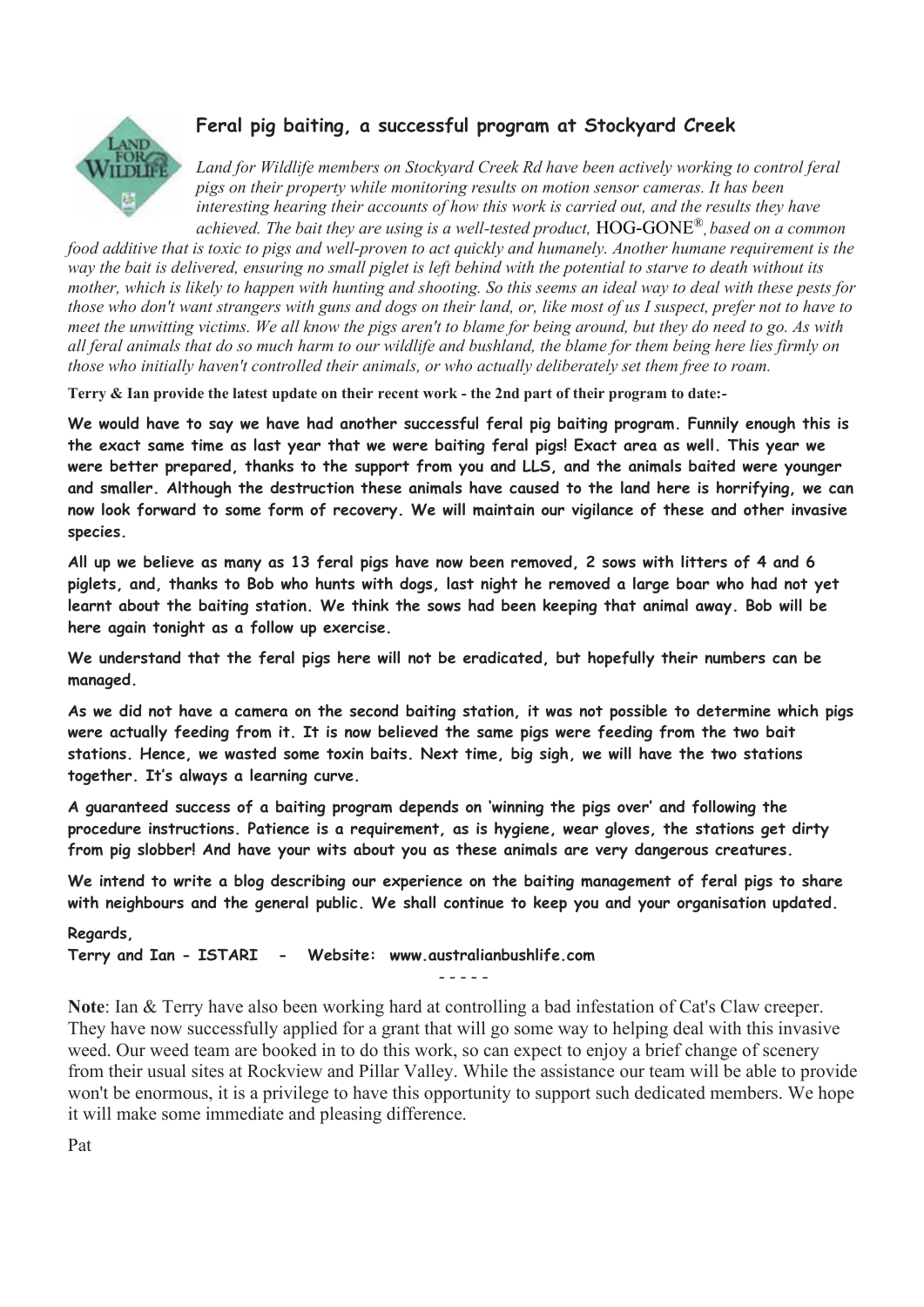# **The two minds of Christopher Gulaptis**

The Clarence Catchment Alliance (CCA) has campaigned strongly for the past 3 years, educating the community about the potential threats posed to our Clarence Valley environment by mining, particularly the threat to water quality.

During that campaign, CCA volunteers have diligently collected between 10,000 and 11,000 signatures on a petition calling for a ban on mining in the Clarence River catchment. That petition has

been tabled in State Parliament and is scheduled for debate on 5<sup>th</sup> August.

That campaign, and the community support it generated, would have been partially responsible for Clarence Valley Council's motion calling on the State Government to impose a moratorium on mining within the LGA.

The CCA committee took their concerns to Mr Gulaptis on 23rd April via Zoom, where he clearly lost patience and very aggressively asserted the view that mining should go ahead if a viable resource was



 *A typical copper mine site. The last thing we need in the valley*

found, and that any risks could be managed by the stringent conditions that would be imposed. At the same time, he indicated he would be speaking to the Parliamentary debate, and would not support any call for a ban on mining in the Clarence River Catchment.

So, when waking up on Saturday, 24<sup>th</sup> April, to read the Northern Star's article on the subject of the Dunoon Dam, quoting comments made by Mr Gulaptis, the Clarence Catchment Alliance team could be excused for being more than a little perplexed. The reason being, that on the very same day that he belittled the CCA's campaign, and dismissed its 10,000-signature petition as NIMBYism, Mr Gulaptis is quoted as stating the following:

*"… it is vital our communities have a clean and reliable water source.",* and then finished with: *"It is often said that local government is the government closest to the people. Clearly that is not the case of the five elected councillors* (that voted against the Dunoon Dam proposal) *in this instance, who are ignoring the will of more than 10,000 constituents"*.

Mr Gulaptis was also strongly critical of Clarence Valley Council when it took notice of the more than 10,000 people who signed the CCA's petition, and called for a local moratorium on mining.

The Clarence Catchment Alliance (CCA) has campaigned strongly for the past 3 years, educating the community about the potential threats posed to our Clarence Valley environment by mining, particularly the threat to water quality.

During that campaign, CCA volunteers have diligently collected between 10,000 and 11,000 signatures on a petition calling for a ban on mining in the Clarence River catchment. That petition has been tabled in State Parliament and was scheduled for debate on 5<sup>th</sup> August.

That campaign, and the community support it generated, would have been partially responsible for Clarence Valley Council's action.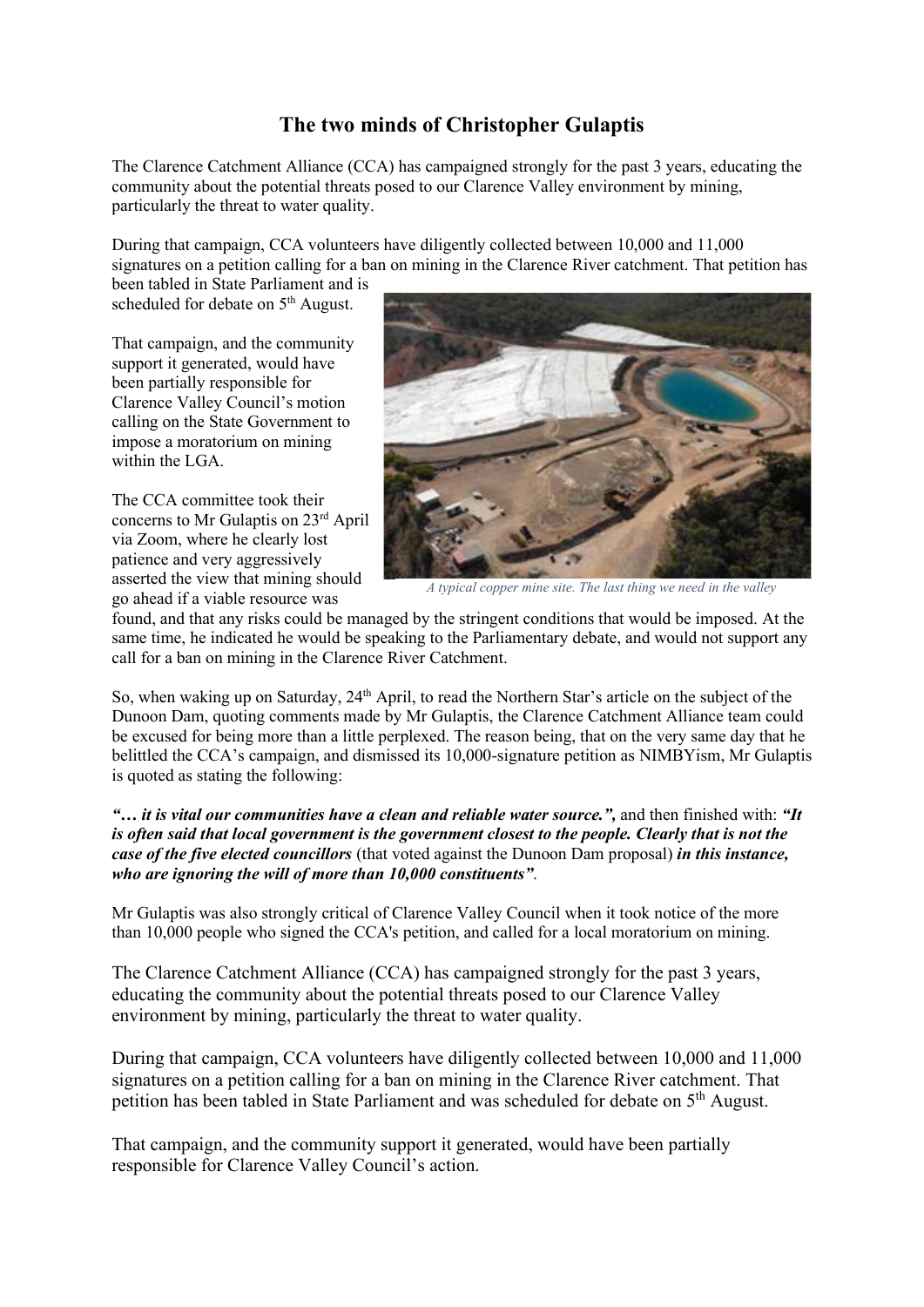The CCA committee took their concerns to Mr Gulaptis on 23<sup>rd</sup> April via Zoom, where he clearly lost patience and very aggressively asserted the view that mining should go ahead if a viable resource was found, and that any risks could be managed by the stringent conditions that would be imposed. At the same time, he indicated he would be speaking to the Parliamentary debate, and would not support any call for a ban on mining in the Clarence River Catchment.

So, when waking up on Saturday, 24<sup>th</sup> April, to read the Northern Star's article on the subject of the Dunoon Dam, quoting comments made by Mr Gulaptis, they could be excused for being more than a little perplexed. The reason being, that on the very same day that he belittled the CCA's campaign, and dismissed its 10,000-signature petition as NIMBYism, Mr Gulaptis is quoted as stating the following:

*"… it is vital our communities have a clean and reliable water source.",* and then finished with: *"It is often said that local government is the government closest to the people. Clearly that is not the case of the five elected councillors* (that voted against the Dunoon Dam proposal) *in this instance, who are ignoring the will of more than 10,000 constituents"*.

Mr Gulaptis was also strongly critical of Clarence Valley Council when it took notice of the more than 10,000 people who signed the CCA's petition, and called for the moratorium. It seems that for some politicians, they only need to consider the will of their constituents if it happens to agree with their own philosophy.

> **\* \* \* At rest – Terry Elby**

The natural world lost a true champion with the recent passing of Terry Elby after a relatively short illness. Terry has been at the forefront of numerous environmental and social campaigns in recent years, and his energy and commitment to the causes he championed, will be missed. Rest easy Terry, you have truly earned it.

### **\* \* \* Chaelundi remembered**

 $2021$  is the  $20<sup>th</sup>$  anniversary of the Chaelundi Forest blockade, an event that ultimately saw the formation of the Chaelundi National Park. A lot of our Clarence Environment Centre members participated in that historic blockade, and we should honour their commitment and ultimate achievements with the following 1991 excerpt from the Northern Star's Weekender.

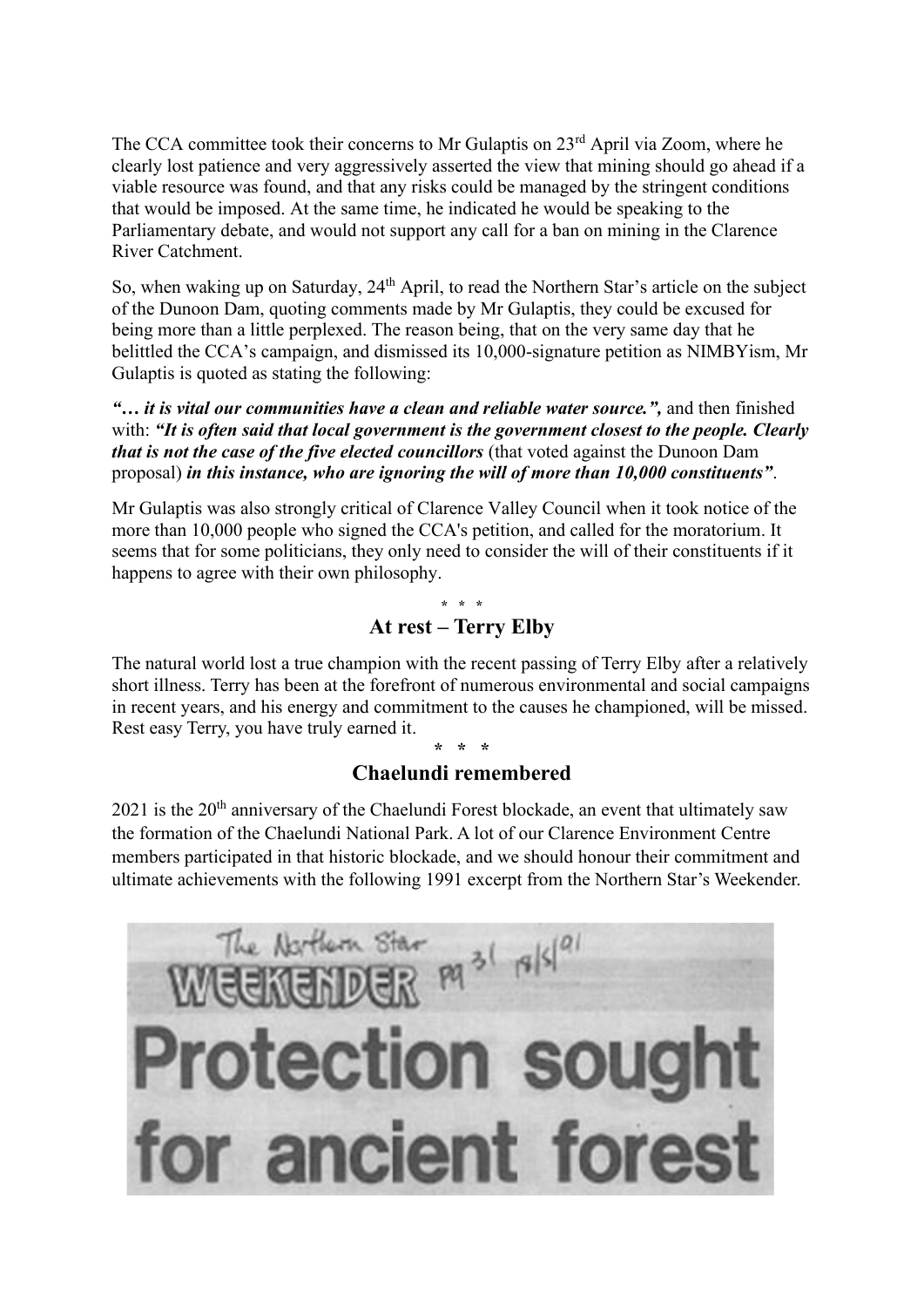#### *By the NORTH COAST FOREST ALLIANCE 18/5/1991*

*The Chaelundi State Forest is located 50km north-west of Dorrigo and contains over 7,000 hectares of unlogged tall old growth forest adjacent to the Guy Fawkes River National Park, including the three compartments 180, 196 and 200, now proposed for logging*

*The three compartments have an area of 561 hectares and contain the highest known density of arboreal mammals in Australia, and are thus of national significance.*

*Those extraordinary densities support a correspondingly large population of predators that are under threat of extinction , including the Powerful Owl, Masked Owl, Sooty Owl and Spotted-tailed Quoll.*

*ANCIENT EUCALYPTS: The area consists of high productivity tall old growth, a forest type that is not adequately represented in National Parks and Nature Reserves.*

*The forest is comprised of dense stands of ancient eucalypts, including New England Blackbutt, Silvertop Stringybark, Diehard Stringybark, Tallowwood and Sydney Blue Gum, with a dense understorey ranging from rainforest to grassland interspersed with stands of subtropical rainforest.*

*The timber industry claim they need to log these compartments to obtain prime quality Tallowwood, primarily to cut it up into bits for cross-arms on power poles.*

*The Tallowwood is being logged on an unsustainable basis, at bargain business prices, with all the highquality stands remaining being cut out within a few years.*

*One third of the timber from the three compartments is intended to be turned into woodchips for Japan.*

*As part of an investigation into oldgrowth forests in north-east NSW in 1989, NEFA commissioned flora and fauna studies into a number of areas in north-east NSW, which revealed Chaelundi State Forest to be of outstanding importance because of its unique conservation values.*

*This survey recorded a density of 12,5 arboreal mammals per hectare within the three compartments at Chaelundi.*

*At the time it was the highest density ever recorded in Australia, although surveys by the Forestry Comission and the National Parks and Wildlife Service have recently recorded higher densities in the three compartments.*

#### *WILDERNESS NOMINATION*

*In March 1990, the Wilderness Society nominated the Guy Fawkes Wilderness Area, including the adjacent unlogged forests of Chaelundi State Forest, for assessment under the NSW Wilderness Act.*

*The National Parks and Wildlife Service is currently investigating wilderness values of the area and are due to report to NSE Cabinet by March 1992.*

*It is unacceptable that the NSW Forestry Commmission are to log the compartments before the required wilderness assessment has been completed, because logging will destroy those wilderness values.*

#### *1990 Blockade*

*In March 1900, an investigation Chaelundi SF found that a major road had been constructed into the unlogged ajacent to the Guy Fawkes River National Park without any impact assessment.*

*The NEFA immediately established a blockade of the new road as it was illegal to build a road without preparing an Environmental Impact Assessment under the EP&A Act 1979.*

*At the Blockade, 13 people were arrested trying to stop the logging, and the accusations against the protesters were later quashed as the court later ruled that the Forestry Commission's activities were illegal, and the NEFA subsequently began legal action in the Land and Environment Court and succeeded in obtaining an injunction restraining the Forestry Commission from commencing work.*

*In June 1990, the Forestry Commission withdrew its request to be able to log the 3 compartments while an EIS was prepared for the adjacent 7,000 hectares of old growth forest.*

*The Commission then prepared a very hasty EIS in six weeks, that contained errors and inconsistencies, and also manipulated survey data as well as failing to survey all types of fauna.*

*The EIS was strongly criticised by NEFA, scientists and the NPWS, but as the EP&A Act allows the Commission to prepare and assess its own EIS the approval to allow logging was nothing more than a formality.*

*The Forestry Commission released a report on the EIS in February 1991, giving approval to the logging with minor changes in the harvesting plans.*

*The report failed to acknowledge the unique fauna values of the 3 compartments which, under the Commission's own wildlife policy, should have been protected from logging.*

#### *1991 Blockade.*

*As a result of the approval the NEFA was forced to establish a blockade across the road to prevent logging from occurring before legal action was considered by the NSW Government.*

*The blockad commenced on April 2 and has successfully kept the Foresty Commission from roading, logging nd burning the 3 compartments.*

*Chelundi is a national treasure, plundering it is sheer vandalism.*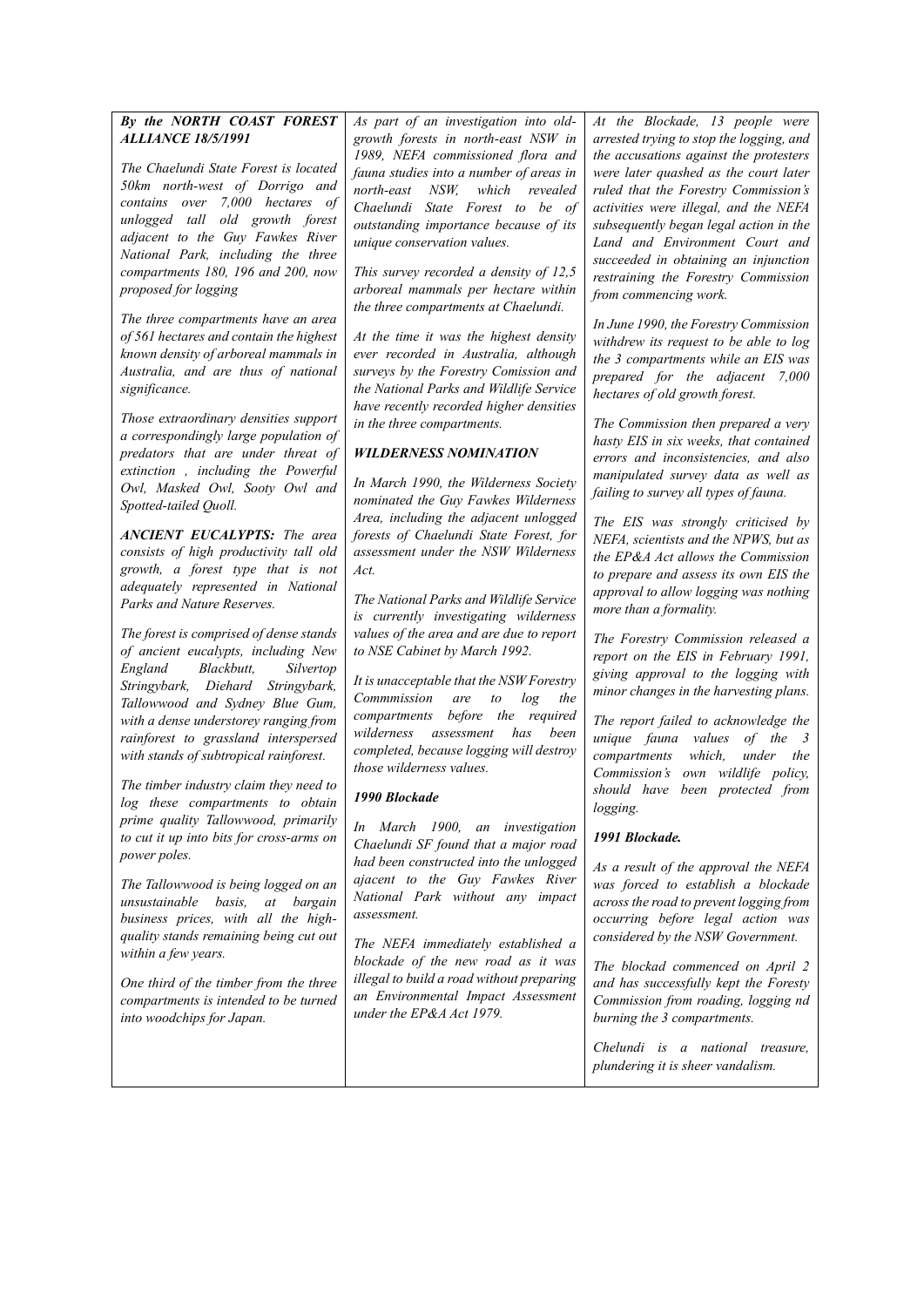# **NEFA launches court action over north-east Regional Forest Agreement**.

In what could be a landmark case for north-east NSW forests, the Environmental Defenders Office solicitors acting for the North East Forest Alliance have today served papers on the Commonwealth and NSW Governments challenging the re-issued Regional Forest Agreement for north-east NSW.

"NEFA will argue that when the Prime Minister executed the varied RFA, he did not have regard to assessments of key environmental matters as required by law," said NEFA President Dailan Pugh.

"We say there was no assessment of the impact of climate change on the forests. This despite the Commonwealth having access to and publishing its own materials about the current science – science that warns about the effects climate change has already had on the Australian natural environment and what climate change might mean for our forest ecosystems in the future," said NEFA spokesperson Susie Russell.

"Extreme weather events can have catastrophic impacts on forests. We saw this the in the drought that preceded the 2019/20 bushfires, the bushfires themselves, and the floods that have followed. Untold number of animals, including some that the Commonwealth Government has listed as threatened with extinction have died.

"Similarly, we say the Commonwealth undertook no assessment of endangered species or oldgrowth forests before it rubber stamped ongoing intensive logging for another 20+ years. "We contend this is a breach of federal law. We say these are matters that should have been assessed and that failure to do so means the Regional Forest Agreement for north-east NSW does not exempt forestry operations in north east NSW from Commonwealth assessment and approval. "We are asking the Federal Court to make a declaration to that effect for north-east NSW," Ms Russell said.

"In late 2018 the Prime Minister and the NSW Premier rolled over the RFA for north-east NSW for a further 20 years, with provision for the agreement to automatically extend every 5 years, so that it could go on indefinitely," Mr Pugh said.

"The Commonwealth and NSW rely on the RFA to exempt forestry operations in north east NSW from the usual Commonwealth environmental assessment and approval requirements. "We say that where logging is occurring that is likely to significantly affect a matter of national environmental significance – like a listed threatened species – it will need to be referred to the Federal Minister for the Environment and be assessed under the provisions of the Environment Protection and Biodiversity Conservation Act," he said.

"Both governments have effectively rubber-stamped ongoing destruction of our forest ecosystems. It is appalling that in the face of the twin global crises of rapidly changing climatic conditions and biodiversity decline, that all they could do is agree to more of the same without considering the science," Ms Russell said.

\* \* \*

## **Roads and Maritime Services as predictable as ever**

The recent discovery of a hitherto unknown species of tree in the Coffs Harbour hinterland has generated a degree of interest in certain quarters, mainly because they are about to be dug up to make way for the city's Pacific Highway bypass.